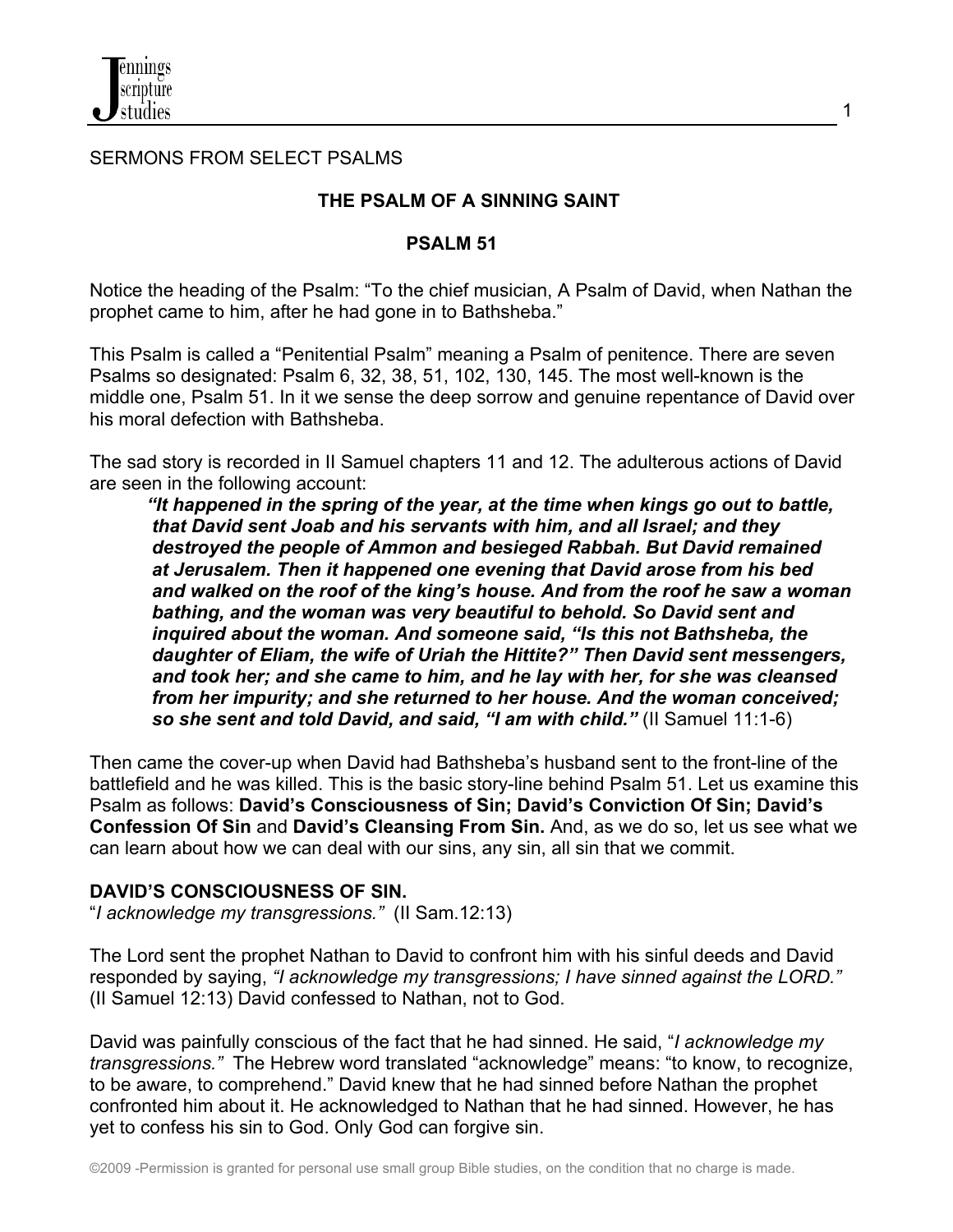

Saints sin. I repeat, saints sin! David sinned and one of the proofs that he was God's child is that he was conscious of his sin and, as we shall see, was convicted in his soul of his sin. Anyone who claims to be a child of God and sins but has no compunctions of conscience afterward, is not one of God's children. *" My son, do not despise the chastening of the LORD, nor be discouraged when you are rebuked by Him; For whom the LORD loves He chastens, and scourges every son whom He receives."* (Heb.12:5-6)

Chastisement is one of the evidences that one is a child of the heavenly Father. God does not whip the devil's children – the devil does a good job of that. God does chastise His own children.

When God saved us from sinner-hood and converted us to saint-hood, He removed from us the condemnation of being a sinner. ("*The wages of sin is death; but the gift of God is eternal life through Jesus Christ our Lord."* Rom.6:23) But, He did not remove the capacity to sin from us! When we sin we do not lose our position of sonship with the Father, we lose our privilege of fellowship with the Father. When we are "born again" we are eternally in God's family. There is no such thing as being unborn.

No person on earth is "sinless." However, those who are God's children should surely "sin less!" Listen to I John 2:1,2 – *"My little children, these things write I unto you, that you sin not. And if any man sin, we have an advocate with the Father, Jesus Christ the righteous: And he is the propitiation for our sins: and not for ours only, but also for the sins of the whole world."*

John says "Don't do it!" – "Don't sin!" However, he goes on to tell us that if we do sin, God has made provision for us to be forgiven in the Person of our Advocate, the Lord Jesus. Thank God for the promise: *"If we confess our sins, He is faithful and just to forgive us our sins and to cleanse us from all unrighteousness."* (I John 1:9)

I hasten to add that one can be conscious of having sinned and yet continue on in the sin. Knowing that we have sinned and dealing with it before God are two drastically different matters. David was conscious of his sin but it was some time before he settled the account with God. What led to his confession was the heavy conviction of sinning that settled upon his soul.

### **DAVID'S CONVICTION OF SIN.**

*"my sin is always before me."* (Ps.51:3)

The word *"convict"* means: "to confute, admonish*,* convict, convince, tell a fault, rebuke, reprove." The Holy Spirit convicts the world of sinners of the sin of "unbelief"; of their status as sinners. He convicts the child of God, who has sinned, of the individual acts of sin.

The word "conviction" is a judicial term. In our human judicial system, to convict means "to judge and find guilty of an offense; to bring to realization one's guilt." This is parallel to biblical terminology. In God's justice system there is no actual courtroom scene; no human jury; no visible judge. There is, however, a Prosecuting Attorney – the Spirit of God, Who prosecutes the sinner (John 16:8-11) convincing the sinning one of the charge of violating God's Holy Law. The Judge, God, pronounces: "Guilty!" The guilty conscience of the sinning one is a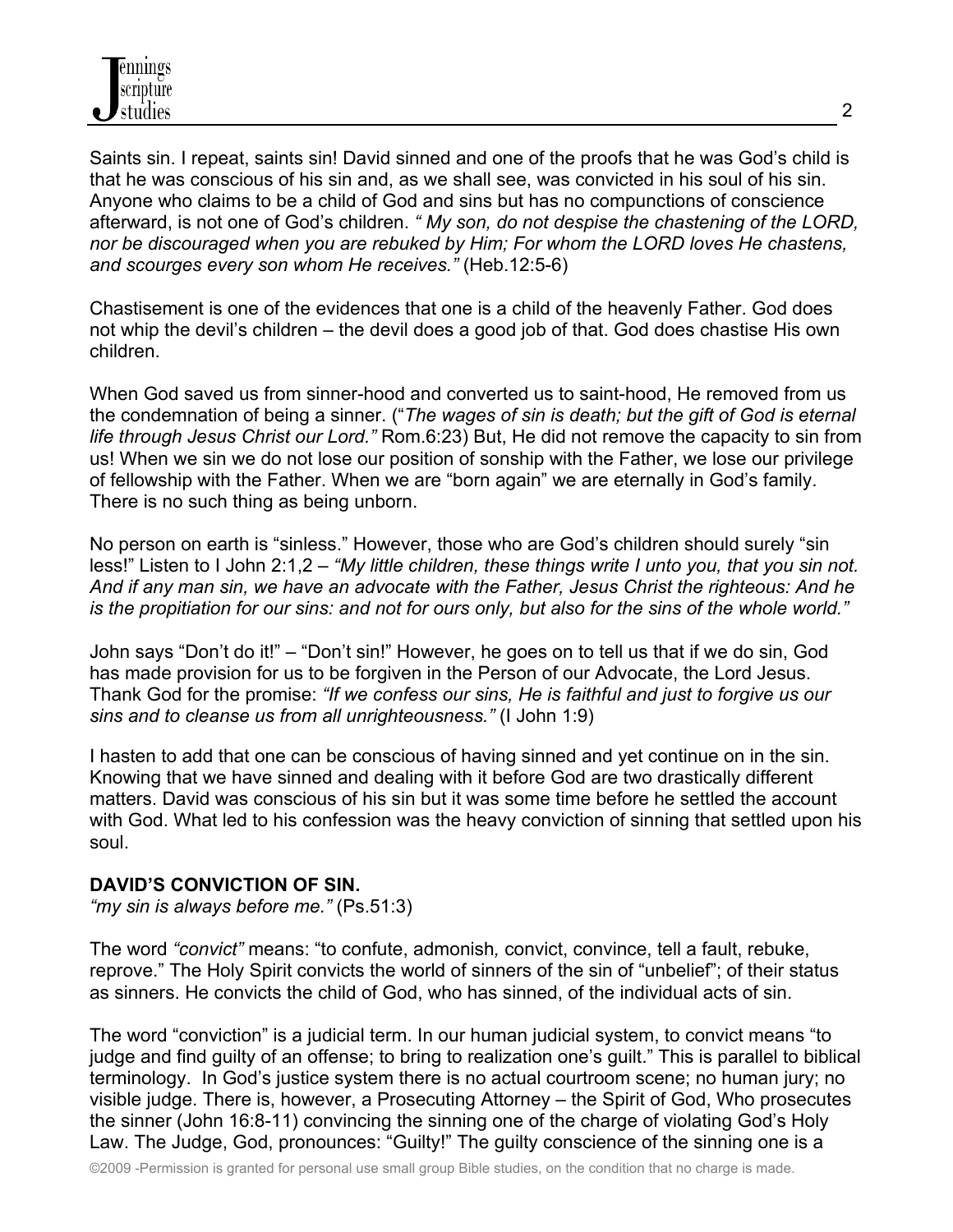heavy burden to bear unless and until confession is made and forgiveness is thereby obtained.

How long a period of time David was carrying the load of guilt we are not told. From reading Psalm 51 and Psalm 32, it would seem it was an extended period of time. Finally, the burden became too great for him. Conviction is a heavy burden to bear.

Psalm 51 as well as Psalm 32 reveal the conviction that David experienced. First, from Psalm 32 we learn:

\*Sin affected his health – Ps. 32:3 -*"When I kept silent, my bones grew old through my groan ing all the day long."*

\*Sin affected his energies – Ps.32:4 - *"My vitality was turned into the drought of summer."*

\*Sin affected him day and night – Ps.32:4 - *"…day and night Your hand was heavy upon me."*

- \*Sin affected his conscience Ps. 51:3 *"my sin is always before me."*
- \*Sin affected him emotionally Ps.51:8 & 10 *"Make me hear joy and gladness, that the bones You have broken may rejoice."*

\*Sin affected his spirit – Ps.51:10b - "*renew a steadfast spirit within me."*

\*Sin affected his fellowship – Ps. 51:12 - *"Restore to me the joy of Your salvation…."*

\*Sin affected his witness – Ps.51:13 - "*Then I will teach transgressors Your ways, and sinners shall be converted to You."*

The Holy Spirit brought to bear upon David's conscience the weight of the guilt of his sin and it affected his soul, spirit, mind and body. It is the conscience, under the agency of the Holy Spirit, that is pricked when we sin, that sounds the alarm that we have trespassed into unholy territory. The conscience is a vital faculty that God has built into each of us. The conscience of the godly, awakened to the sinfulness of sin at the time of the new birth, is sensitive to the Holy Spirit's promptings. When we respond positively to those promptings, we will keep short accounts with God.

Scripture speaks about a convicting conscience (John 8:9) and an accusative conscience. (Rom.2:15) David's conscience was smiting him. There was no relief day or night. He said, *"my sin is always before me."* This is the cry of a convicting conscience. When David sinned he experienced the darkness that troubles every sinning child of God. In Psalm 51 and Psalm 32 David includes in his songs the deep soul anguish that he experienced when under conviction and expresses the need and desire to be right with God again. This led to his famous confession.

# **DAVID'S CONFESSION OF SIN.**

*"Have mercy upon me, O God …… For I acknowledge my transgressions ….. Against You, You only, have I sinned, and done this evil in Your sight."* (Ps.51:1-4)

David said to the prophet Nathan, when he was confronted with his sin, "I have sinned." (II Sam.12:13) However, Nathan was but a man. David's sin was against God and in Psalm 51, David confesses to God. He said, "*I acknowledge my transgressions ….. Against You, You only, have I sinned…."* His confession was wrung out of his soul as the result of his consciousness of his sin and being convicted of his sin. It is possible to be conscious of one's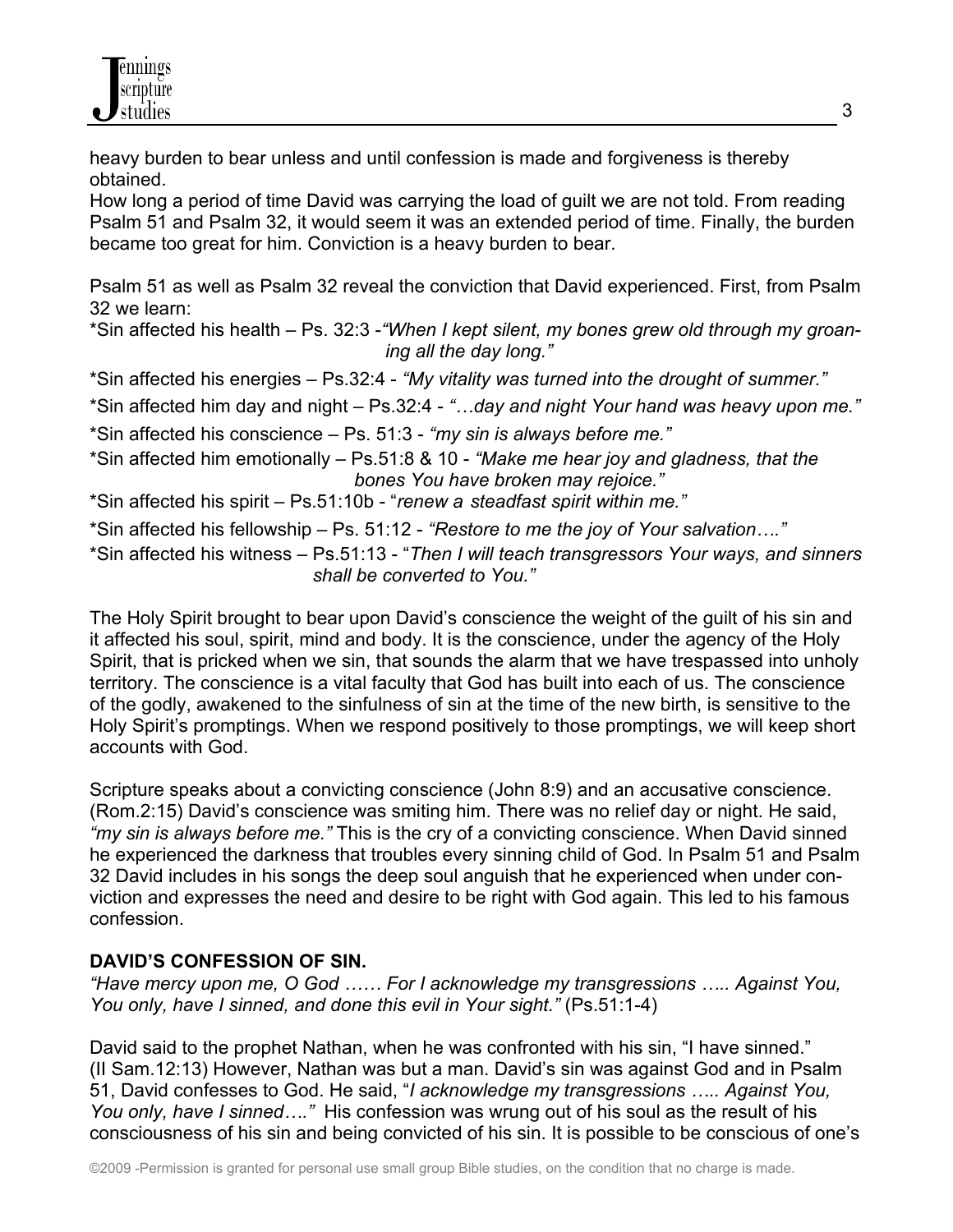sin and even be convicted of one's sin yet not confess sin. I have observed many who carry a vast load of unconfessed sin to their own sorrow and shame.

I read of a man who carried a load of guilt for a long time and finally he decided to deal with his wrong-doing. He had cheated on his income taxes and he wrote a letter to the I.R.S. and included some cash to cover his misdeed. He said, "Sirs, if I can't sleep better after sending the enclosed money, I will send the balance later." Half-hearted and half-way confession is no confession at all.

As a result of David's conviction of sin, he is deeply aware that sin is aimed directly at God. Any sin, every sin, all sin is against God even though others may be wronged by the sin or sins. What does it mean to "confess"? In human courts it is called "a guilty plea." To confess means to admit one's guilt. The Greek word is *"homologeō."* The word *"Logeo"* means "to say; to give assent, confess." Genuine confession is naming the sin or sins of which one is guilty.

In David's confession to God he uses three expressions in identifying his sin: *"Blot out my transgressions. Wash me thoroughly from my iniquity, and cleanse me from my sin."* (Ps.51:1,2) Each word has a particular significance:

*"Transgression."* The word in the Hebrew is "*abar"* and in the Greek: "*parabasis*" meaning "transgression, to overstep set limits, trespass."

*"Iniquity."* In Hebrew it is "*âvâh"* and the nearest equivalent in Greek is *"anomia*" meaning "perverseness, lawlessness, crookedness."

**"Sin."** The most frequently occurring biblical words for sin are, in the Hebrew: *"hata"* and in the Greek: *"hamartema*" meaning "to miss the mark."

David was saying, "I have overstepped the bounds of your law, I am crooked, I have missed the mark that you set for Your children." Confession is being honest with God. David did not give fair names to foul sins. He called it what it was.

When does confession of sin effect forgiveness? When it is confessed to a prophet, priest or pastor? No! When confessed to the human person I have wronged? No! Even though that is necessary. Such "confessions" do not remove the stain of sin. A valid confession of sin must be a confession to God.

That will not take place unless and until another confession is made: we must admit to ourselves that we have sinned! Until we genuinely and sincerely admit to ourselves that we have sinned, any conversation that we may have with God or man about it is superficial, artificial and hypocritical. We must take ownership of our sin. None of this, "The Devil made me do it!" No blaming someone else. "It's me, it's me, oh, Lord, standing in the need of forgiveness!"

David said, *"my transgressions"* (Ps.51:1); *"my iniquity"* (v.2); "*cleanse me from my sin*" (v.2); *"I acknowledge my transgressions"* (v.3); *"my sin is always before me"* (v.3); *"Against You, You only, have I sinned."* (v.4) That is confession!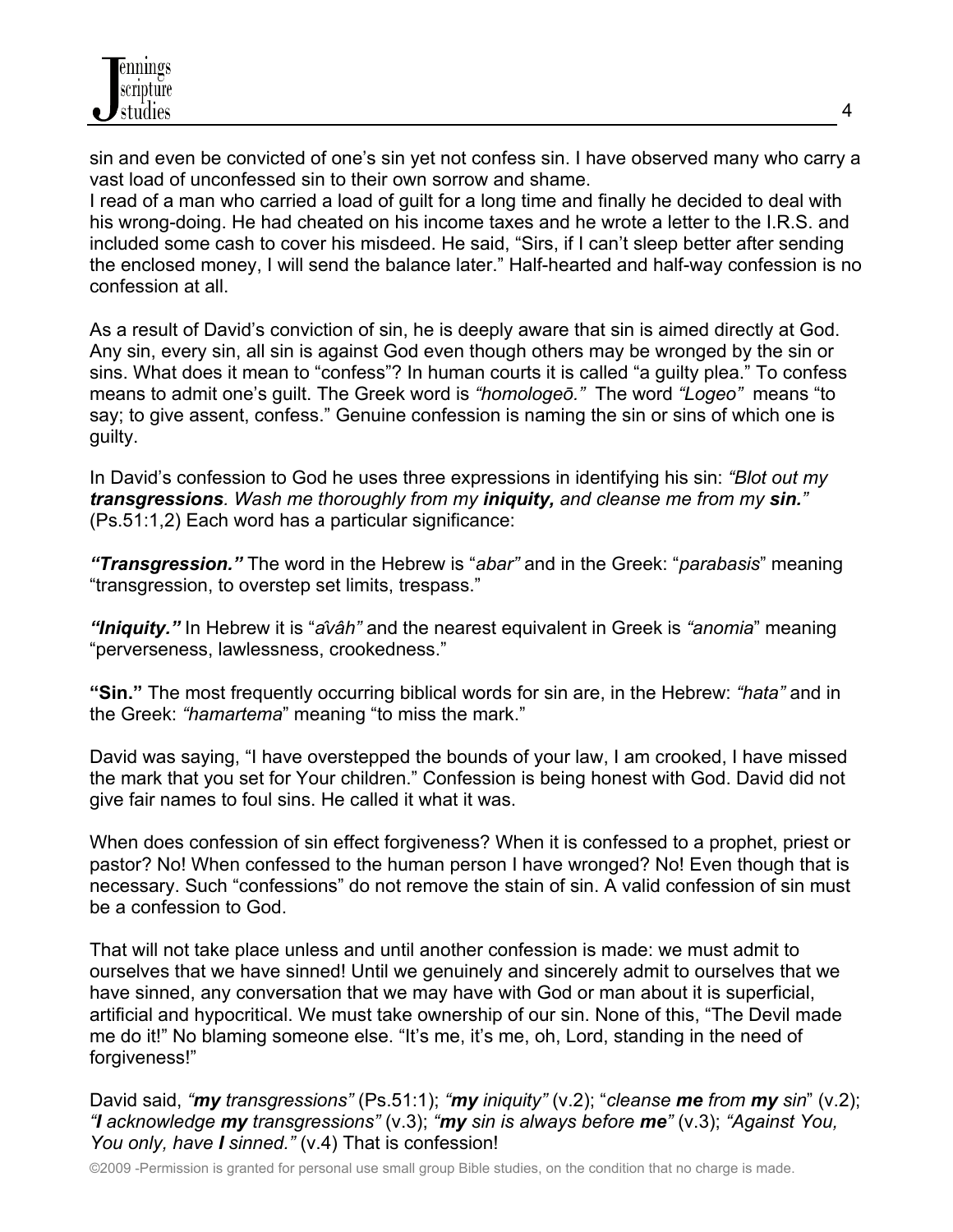A church member told me about a sin he had committed and which he had confessed and for which he had received forgiveness. He said that during World War II he had owned a corner grocery store and sugar was hard to get. He devised a scheme whereby he could make more money from the sugar sales. He decided to buy sugar in one-hundred pound bags rather than in pre-packaged amounts such as one and five pound packages. He then weighed out the sugar himself in one pound bags. But, he said, "I did not give 16 ounces to the pound. I put 14 ounces in the bags and marked the packages 16 ounces. It took me about all day to weigh out one-hundred pounds of sugar in 14 ounce bags. I was sure the customer would not know the difference. However, that night, I could not sleep. I tossed and turned all night thinking about my dishonesty. Finally I got up, knelt beside my bed and confessed to God my sin and then went to the store and spent the next day adding 3 ounces of sugar to each bag. I put 3 ounces in to make 17 ounces because I wanted to make sure I slept well the next night!"

If you can sin more and feel it less; if you are becoming calloused about your sin; if unconfessed sin does not bother you, then hope for you is almost gone! Ruin has set in and there is nothing left but sure and certain judgment! However, if you turn from your sin and confess it to God you can be clean again.

# **DAVID'S CLEANSING FROM SIN.**

*"Create in me a clean heart, O God."* (Psalm 51:10)

David got to the heart of the matter when he asked God to "*"Create in me a clean heart"* for, Jesus said that is where sin originates. (Matt. 15:19) Notice the terms that David uses in asking God to remove the sin stain from him:

- *"Blot out my transgressions"* (Ps.51:1);
- *"Wash me thoroughly from my iniquity"* (Ps.51:2a);
- *"cleanse me from my sin"* (Ps.51:2b);
- *"Purge me with hyssop, and I shall be clean"* (Ps.51:7a);
- *"Wash me, and I shall be whiter than snow"* (Ps.51:7b);
- *"blot out all my iniquities."* (Ps.51:9)

David sensed the dirtiness of his sin; his pollution, impurity and uncleanness before God. He wanted God to do a good job of removing every spot and stain from his soul, as though God could or would do less than a thorough job! And so, he said "blot", "wash", "cleanse", "purge" me.

Cleansing from sin begins with confession. Repression only prolongs the agony of a guilty conscience. Ignoring sin is like ignoring pain; it leaves the basic problem unresolved while the hurt intensifies. David was sick of his sin and not just the consequences of it. The turn-about began when David resolved to confess his sin: *" I said, "I will confess my transgressions to the LORD," and You forgave the iniquity of my sin. Selah."* (Ps.32:5)

There is cleansing from the stain of sin: it is full confession to God. From the old Psalter Hymnal comes this verse:

# *"My transgressions I confess,*